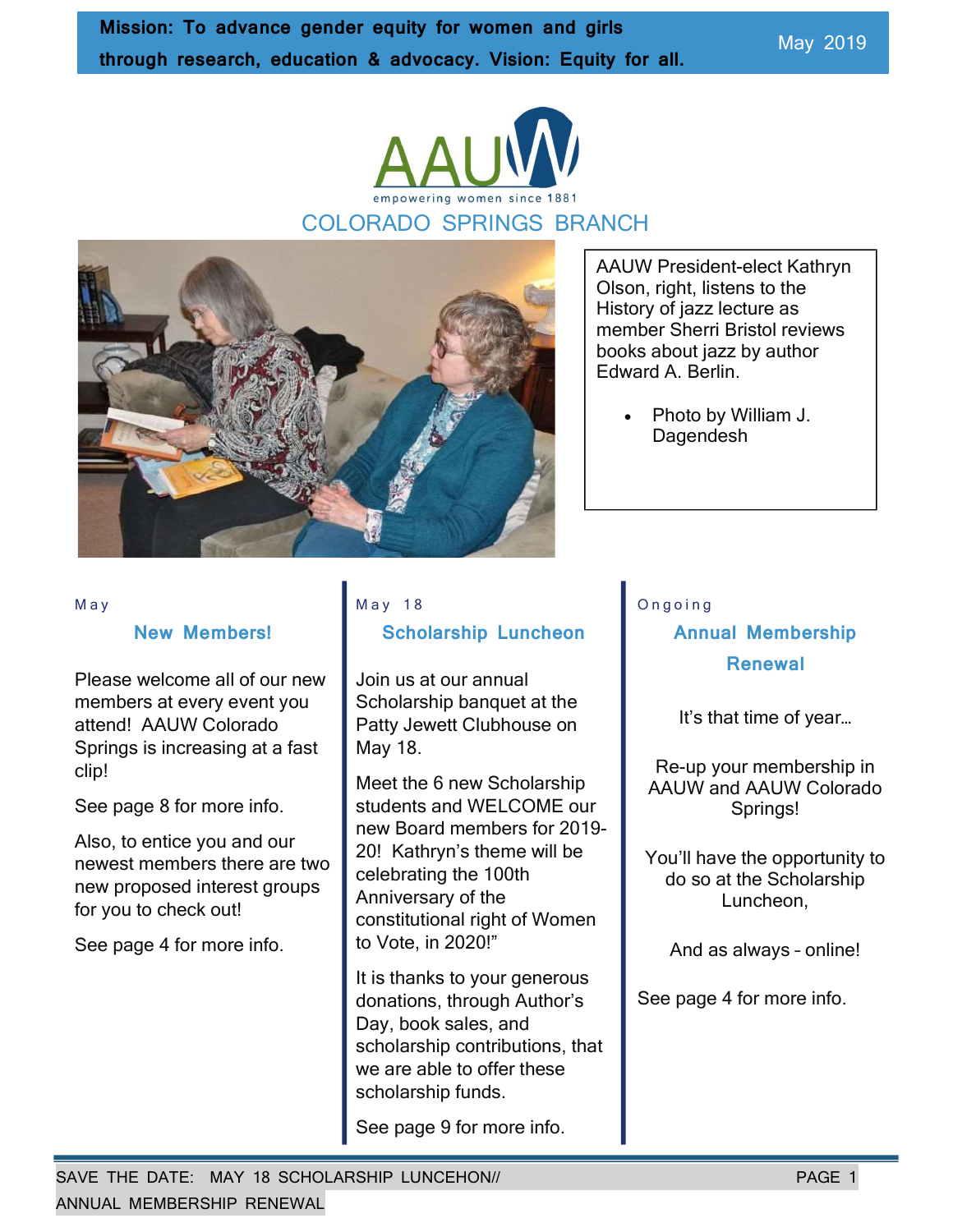### President's Message!

I hope everyone saw the email from Kim Churches regarding the national vote. You should have received it on April 1. Candy Crumb reminded us at the board meeting that it is very important to vote. The email came to my junk file, so you might want to check there. If you don't find it, you can go to the national website to access it.

We had a discussion regarding email etiquette at the last Communications Committee. To avoid having our email inboxes full, we have the following suggestions:

#### Email Sender

- TO Line: Address to the people who need to respond on this line.
- CC Line: Address to the people for their information, but who don't need to respond.
- Subject Line: Clearly state the subject.
- Message: Keep the message as short as possible.
- Reply All: The sender should indicate if they want the recipients to reply all. This should only be done if the group is small. They should also indicate if there no reply is necessary.

#### Email Recipient

- Respond to the email as soon as possible if the email is TO you.
- Recipients on the CC Line is for information only, and a response is not necessary. Pay attention to who is on the CC Line before forwarding.
- Don't use Reply All unless the sender requests it.

Best to all,

Nancy

### 2018-2019 AAUW Board

2018-2019 Executive Committee/Elected Officers President: Nancy Holt President Elect: Kathryn Olson Treasurer: Jeanne Howard Secretary: Pam Maier Vice Presidents of Community Programs: Paula Munger & Janet Friedberg Vice President of Membership: Melanie Hudson Vice Presidents of Programs: Pip Bodkin & Sally Metzger

Appointed Board Members Assistants to the Board

AAUW Funds Chair: Candy Crumb Hospitality Chair: Nedra Engelson Branch Fundraising Chair: Elizabeth Leslie **Archivist: Eunice Ciaccio**<br>Communications Director: Kathy Tapia-Griego **Bilgeric Directory Editor: Chris Toth** Communications Director: Kathy Tapia-Griego Interest Group Coordinator: Pip Bodkin Mewsletter Editor: Laura Gross<br>
Local Scholarship Chair: Char Gagne State & National By-Laws Liaise Public Policy Director: Audrey McGuire Crumb

State & National By-Laws Liaison: Candy Virtual Communications Coordinator: Brenda Wolfe Web Site Administrator: Pauleta Terven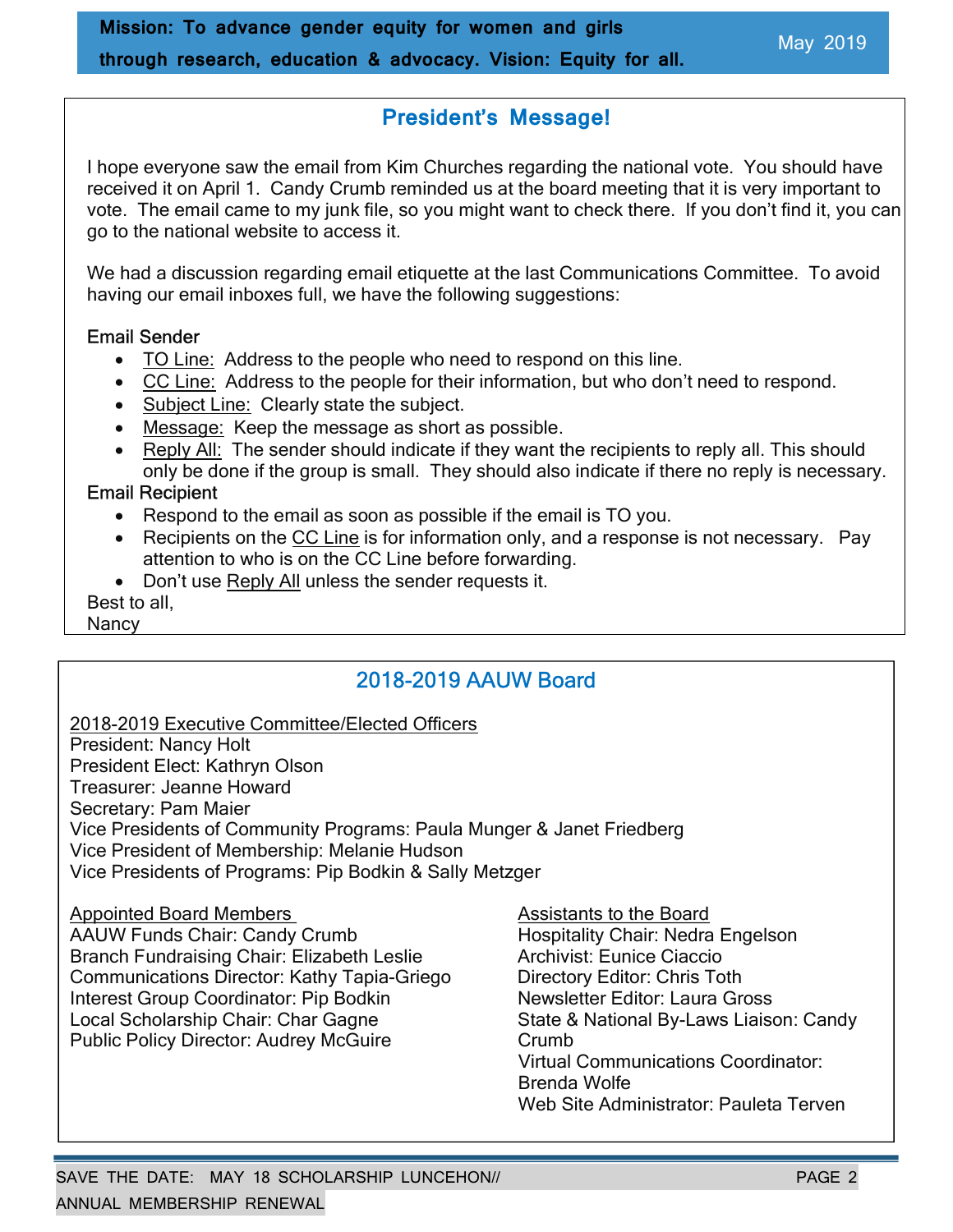### COS Branch Slate of Officers

Election shall be held at the Annual Branch Meeting in May. Election shall be by a majority vote of those voting.

AAUW Elected Officers/Executive Committee 2019-2020

President: Kathryn Olson **President Elect: Pam Maier** 

Treasurer: Jeanne Howard Secretary: Marilyn Parker

V. Presidents of Community Programs: Gwen Weddington & Janet Friedberg

V. Presidents of Programs: Marian Phelps & Sarah Stowell

Nominating Committee Members:

Phyllis Sperber (Chair), Janet Friedberg, Yvonne Livengood, Pip Bodkin, Frieda Dunlap and Jean Little

### ANNUAL GERANIUM SALE!

SALE DATE: May 11, 2019 9:00 – 4:00

3214 Larkspur Drive

Colors available: Red - True Pink - Salmon - White Cost: \$8.00 per plant

As in past years, you can reserve your order by calling me at 633-9917. If the date is a problem for you, call me and I will arrange a pick-up time that better suits you. I will be getting the plants on the 8th of May. Again as in the past, I really appreciate being advised early for big orders.

Candy Crumb, Funds Director 719-633-9917

### Changes Coming to the King Soopers Reloaded Card Program

We were informed by King Soopers that they will be changing their community fundraising donations program starting April 1st. More details will follow in next month's newsletter as to how to register going forward. Please note that after April 1st, there will be no benefit to reloading the gift cards. So, please do one last reload by the end of the month to maximize our last rebate from the gift cards.

Thank you - Candace Crumb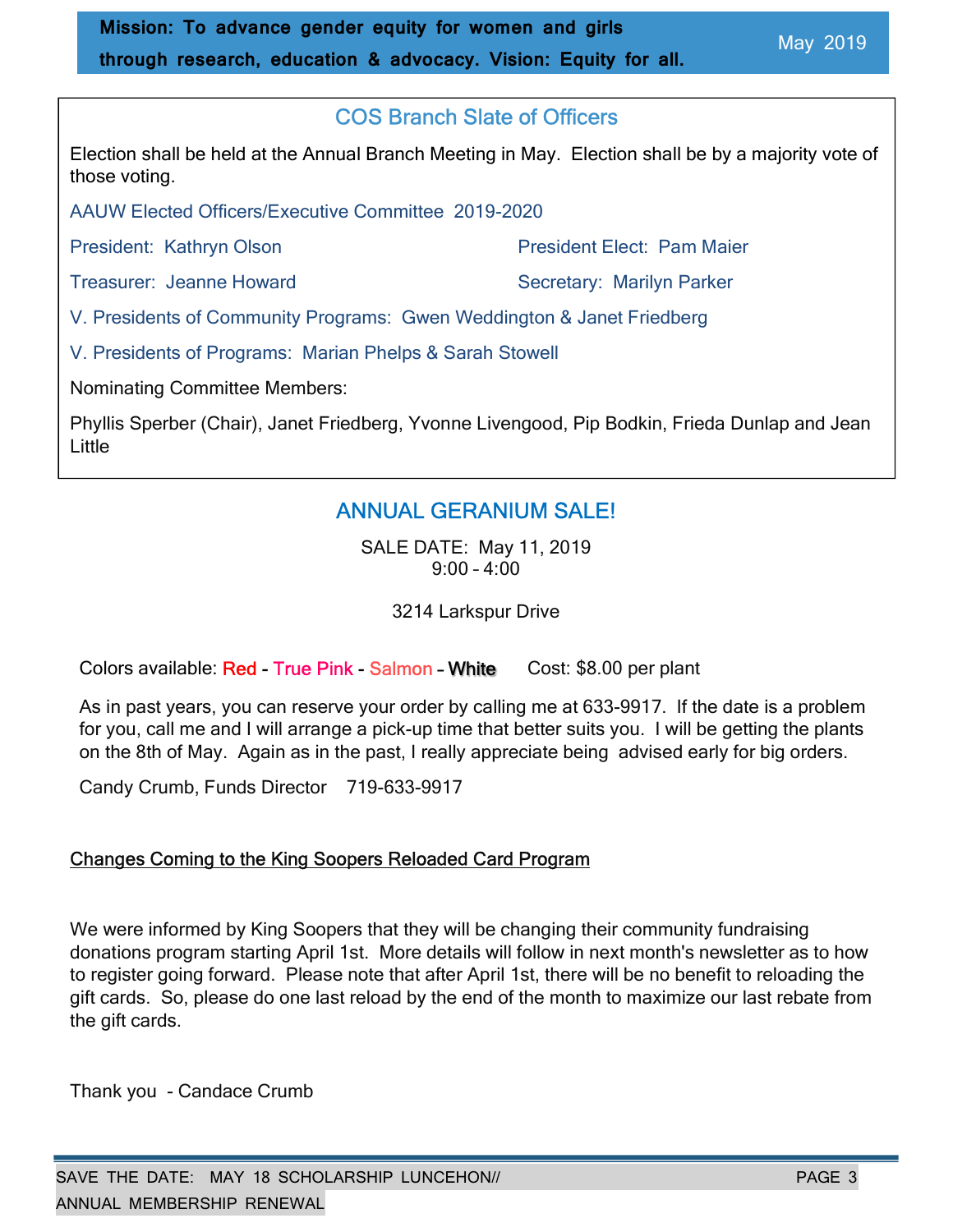### ATTENTION MEMBERS – Membership Renewals 2019 - 2020

AAUW branch members exemplify leadership and teamwork in our local communities and we are honored that you continue to be an integral part of these efforts. Together, we can lead in advancing equity for women and girls by ensuring your investment supports our education and training leadership and economic security programs for all women.

It's time to renew your AAUW membership. As an AAUW member whose branch participates in the Membership Payment Program (MPP), you will be paying all of your dues - branch, state, and national - at once.

There are two ways to renew.

1) To renew online: You will receive an email with a link. Click on that link to pay.

2) To renew by check: Make your check payable to AAUW, and mail it to: Jeanne Howard

\*Your membership now covers you through June 30, 2020.

AAUW remains committed to making real change happen and seeing the day when inequity is a thing of the past... and we are counting on you being part of that goal.

Thank you for your support in making real change happen! Melanie Hudson

### Proposed New Interest Groups

#### 1. BICYCLING Interest Group.

 A. I am proposing to start a bicycling group to meet on an agreed upon day for social rides in the local area. The exact nature of the group will be determined by the participants, but I envision a weekday evening ride in the fair weather months, perhaps ending at an outdoor patio establishment featuring refreshing beverages. Alternately, rides could be scheduled during a weekday, and feature some of the fine coffee establishments in the region. You can help design the new group.

 B. I suggest interested persons contact me so we can discover who and how many members are interested. If there is a kernal of a group, then I suggest we meet to discuss our preferences on May 22 at 6pm. Place to be determined by the size of the group. Contact Kate: Skrapgirl@hotmail.com, please indicate the level of riding you do, type of bike(s) i.e road, mountain, hybrid, and if you can meet in person to discuss this on the 23rd.

#### 2. TED TALKS Interest Group

 TED Talks, Technology, Entertainment, & Design-- these are talks designed to help you learn something new, broaden you perspective, explore what's possible... I propose the establishment of a new group to meet monthly on Thursday evening to watch one or two TED Talks and discuss the ideas after viewing, while enjoying a glass of wine. This is the modern version of a Book Club, but you do not have to read anything in advance! Just show up, watch and talk. The subjects of the talks are myriad, and at our initial meeting, we will discuss how to select future TED Talks to view. Meetings to be held in member homes with space limited to TV room size.

I plan to host the first AAUW TED TALK group in my home on May 23 at 7pm. The first 10 members to RSVP will comprise our inaugural group. Interested? RSVP to Kate, Skrapgirl@hotmail.com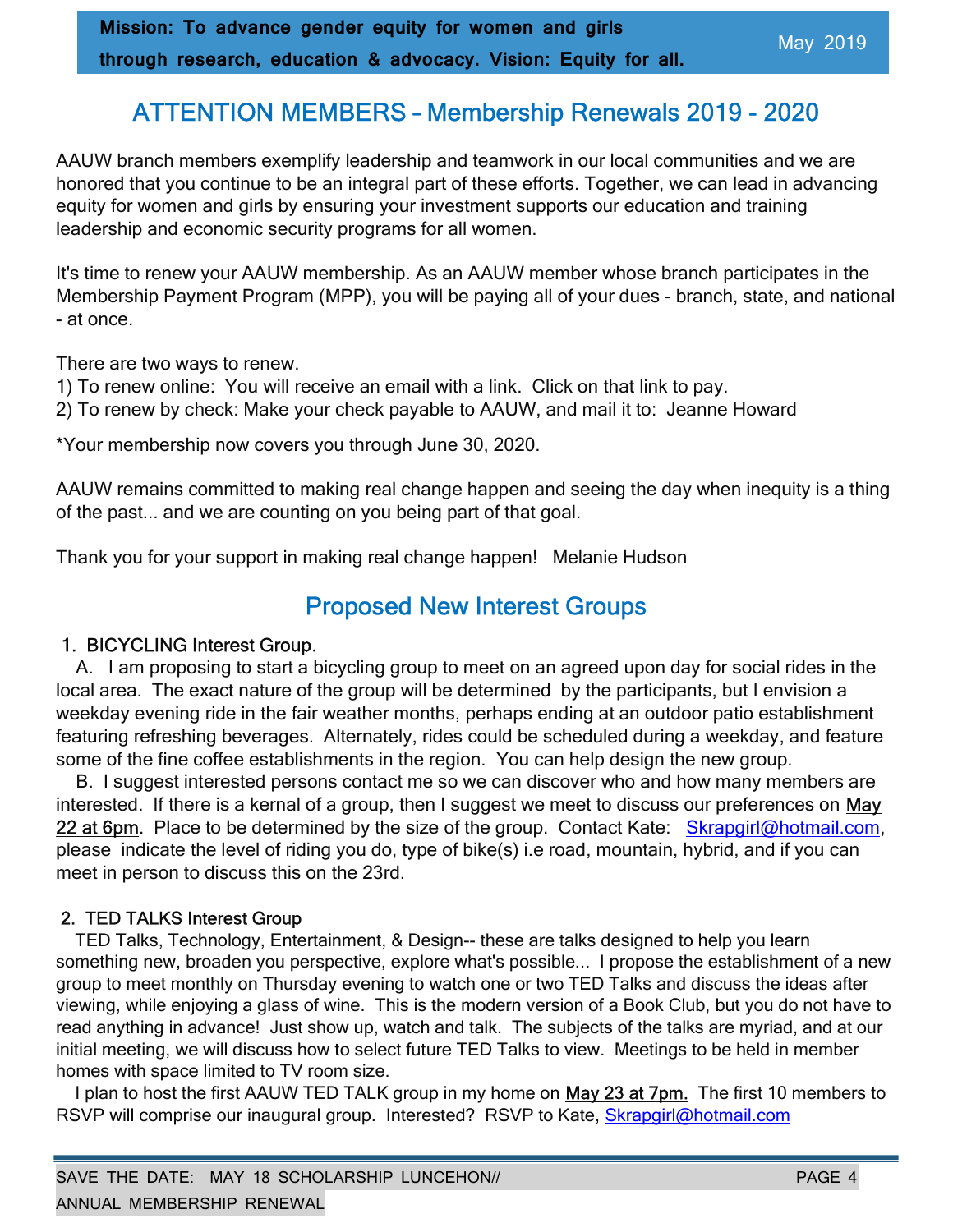### Interest Groups

Please send your input NLT May 18, 2019 for the June Issue. LFG

### Various Days in the week/month

ARTS ON THE GO! Enjoy local music and theatre with your AAUW friends. No regularly scheduled meetings. Contact: Pam Maier. Pamela.S.Maier@gmail.com Cell: 719-694-4222

BRIDGE LIGHT. There are four groups who play on the days they have agreed upon once a month. Interested in starting another group or being a sub, let me know. Any skill level Is welcome. C. Lois Boschee, loisbos68@gmail.com

### **Mondays**

HARDY HIKERS: C: Pip Bodkin, 206-427-2444 I'm very much hoping that we'll have a good turnout for the planning meeting. Please start thinking about hikes you'd like to see on the schedule and any you'd like to lead. if you are new to the group, don't worry about signing up just yet, but do come to the meeting, it's a great way to meet the group, especially those that don't hike on a regular basis.

| 04/29/19 | <b>Cheyenne Mountain SP</b>                      | <b>Yvonne Livengood</b> |  |
|----------|--------------------------------------------------|-------------------------|--|
| 05/6/19  | Spruce Mtn Open Space (rescheduled<br>Pip Bodkin |                         |  |
| 05/13/19 | <b>Blodgett and Planning Mtg</b>                 | Pam Maier               |  |
| 05/20/19 | Castlewood Canyon SP                             | Jeanne Allen or         |  |
| 05/20/19 | <b>Monument Preserve</b>                         | Gini Simonson           |  |
| 5/27/19  | No hike - Memorial Day                           |                         |  |

### **Tuesdays**

May 7, TECH GROUP, 9:30 - 11:30, Chair: Shirlea Griswold, sunni773x8@outlook.com 719-337-2886. We will meet at the home of Chris Edgar, 2018 Flintlock Terr. E., phone:598-4634, email: cholmedgar@gmail.com

May 7, VISUAL ARTS, 1:30, Contact: Cindi Zenkert-Strange, cmzenkertstrange@gmail.com.

May 7 & 21, GREAT DECISIONS, 1:30 – 3:30 pm, East Library. Chair: Jeanette Minniti at jeanetteminniti@gmail.com or call 719-481-3230.

May 14, READERS POTPOURRI 1:00 p.m. C: Margaret Miller, fergst41@yahoo.com, 719-641-4710 Book: Jefferson's Daughters by Catherine Kerrison. Hostess/Leader Barbara Potter, RSVP719-208-2903

May 14, THE HISTORY OF JAZZ, 1:30 p.m., with Dr. Abe Minzer, meet at the National Music Syndicate, 2105 Academy Circle, 80909. RSVP to Kathy Olson, kathrynlolson@msn.com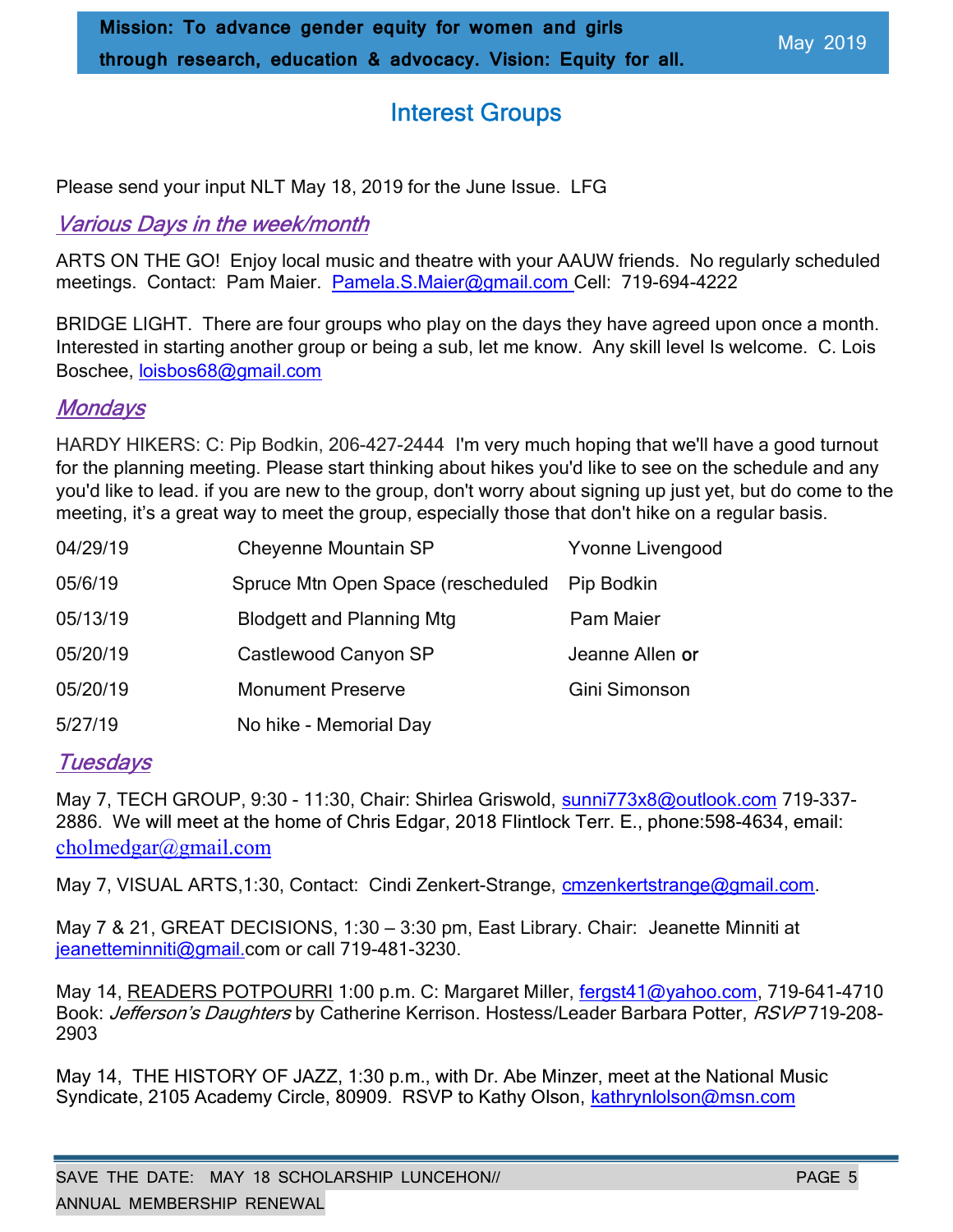May 14, DINNER BOOK CLUB: Nedra Engelson, 574-5274, nengelson@aol.com, 5:45 p.m. The book selection is Beartown by Fredrik Backman. We will meet at Mimi's Cafe at 7133 N. Academy, Mo Sigler will lead the discussion. Please contact Mo at mosigler24@gmail.com.

May 28, MORNING GLORY BOOK CLUB, 10:00 a.m., Black River by S.M. Hulse, Hosted by Kathleen Borelli, kathleenborrelli@yahoo.com

May 28, UFO (UNFINISHED OBJECTS), 1:00 p.m., C: Wynn Weidner, Hostess: Wynn Weidner

### **Wednesdays**

May 8, SOUTHWEST STUDIES, 1:30 p.m., Location: Tim Gill Center, East Room, 315 E Costilla. Set up: Marge Zimmerman & Cindi Zenkert-Strange. Topic: ALL THINGS STANLEY begins with the current Stanley Hotel arching back to the Stanley Brothers, Stanley steamer, and Stanley Kubrick. This Estes Park hotel has become an icon with character, personality, and a following - including a black bear that returned multiple times to sleep on the couch. A grand hotel, her journey continues with major ups, downs and drama as those who love her try to find the formula for financial stability. Presenter: Joan Williams. Co-Chairs: Jean Little, wiean1@gmail.com & Eunice Ciaccio, euninco.11@comcast.net.

May 15, LUNCHEON NOVEL I, 11:45 A.M. Chair: Georgina Burns, *georgina.b1@juno.com* and Sally Mathewson, mathewson3@juno.com Hostess: Pat Coleman @ Old Chicago at Austin Bluffs and Academy. Book: BLOOD ON THE TRACKS by Barbara Nickless.

May 15, LUNCHEON NOVEL TOO will meet at noon at the home of Jeanne Marsh 850 Timber Valley Road to discuss The Alice Network. Assisted by Paula and Diane. Respond to Jeanne (jmarsh@pcisys.net) Diane (druth2000@aol.com) or Paula (pjdmunger@aol.com) on or before May 12.

May 15, AFTERNOON READERS, 1:30 P.M. Before We Were Yours by Lisa Wingate. Contact Sharon Rice 278-0981; srice43@comcast.net

May 22, 5:30 PM, EVENING CONNECTIONS THROUGH TOPICS- Meet at The Warehouse Restaurant, 25 Cimmaron Street. Carrie Ann Baade, Associate Professor of Painting and Drawing at Florida State University, professional artist (and Jan Jones' daughter) will speak about her art "Symbol, Myth, and Metaphor". RSVP to Marilyn Feaster aauw1719@gmail.com

May 22, CHOCOLATE LOVERS:11:30 a.m. Co-chairs: Ellie Solomon, 630-7465, elron3@juno.com & Sally Mathewson, 473-0228, mathewson3@juno.com Lunch at Hacienda Colorado, University Village, 5246 N. Nevada. Please RSVP to Dixie Gordon, dixieg1@q.com, 685-1113

### **Thursdays**

WALKIE TALKIES: C: Marilyn Frydrych

May 2 Starsmore, Violet Sykora, sykoravss@gmail.com 719-650-5798

May 9 Cheyenne Mountain State Park, Marion Rich, marion 530@icloud.com 719-650-1874

May 16 Monument Ruins, Pauleta Terven, pauletat@aol.com 719-722-6432 719-598-3020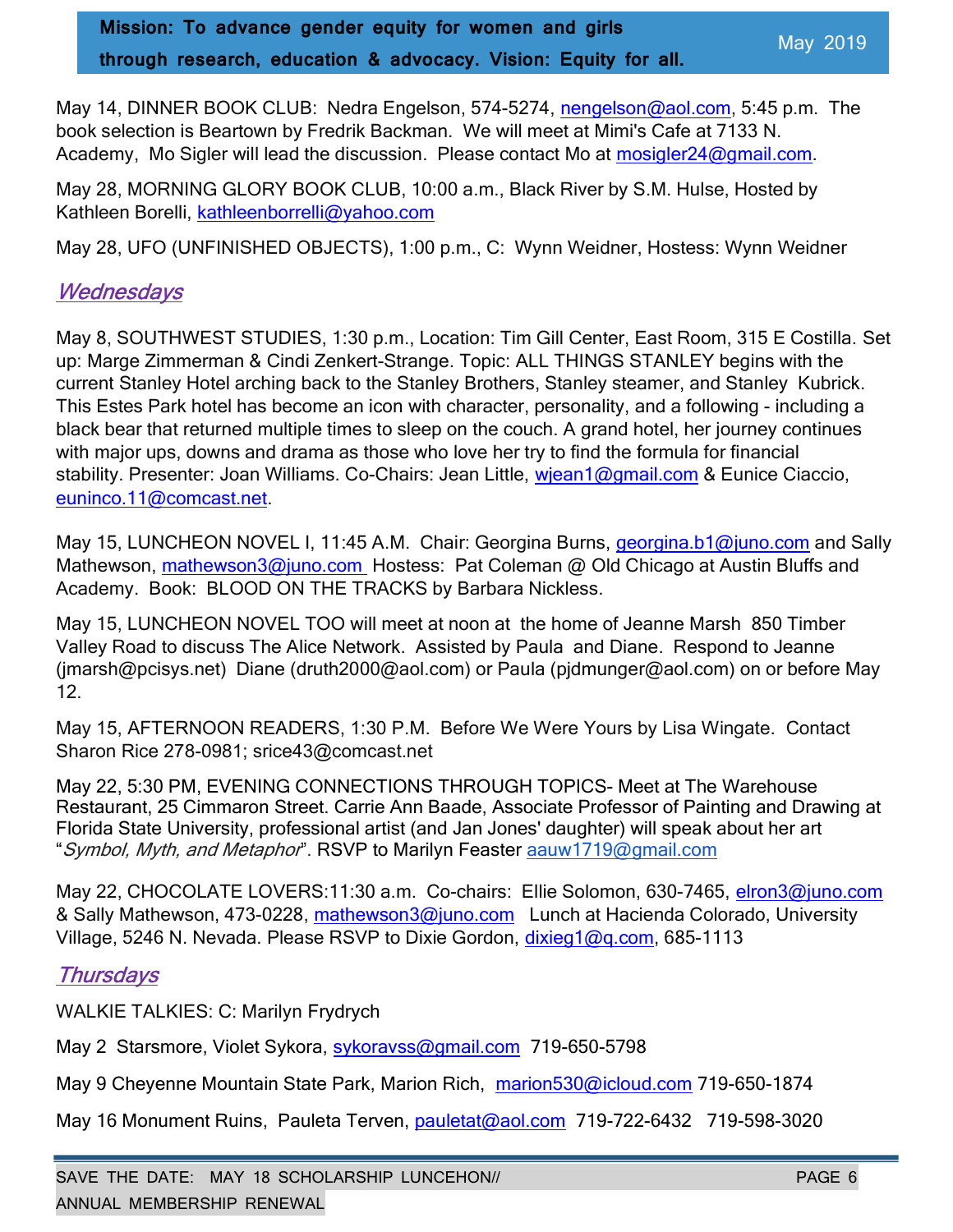May 23 Rockledge Ranch, Joann Oh, johanoh 2@comcast.net 719-246-3479

May 30 Community Gardens 21st and West Rio Grande Ave., Joan Williams akjwill@gmail.com 719-632-0532 719-722-4955

May 2, WOMEN WHO WRITE, Join us for this writing Interest Group! We meet on the first Thursday of each month at homes of different volunteer members from 9:30 – 11:30 a.m. There is light food and coffee. Our prompts are constructed by volunteers also. Members usually share their writing with the group, but it's voluntary. To join our group or try us out, please call Melanie Hudson 719-205-7639

May 9: CHAPTER & VERSE WRITING GROUP, 1:00 pm. Chair: Janet Condit 277-7590, jicondit@msn.com; Co-chair: Caroline Vulgamore, 520-5365, hvulgamore@gmail.com; Hostess: Bonnetta Heck, 1712 Wood Avenue, COS; boheck1@msn.com.

Every Thursday MAH JONGG: 1 p.m. Valley Hi Golf Course. Contact Susan Bydalek at 465-2707 or sbydalek@yahoo.com Optional lunch at noon.

### Fridays

May 3, EXPLORING LIVES AND CULTURES, 10:00am. Location: East Library Room E1. Book to be discussed: (Asian-Pacific American Heritage Month) I am Malala: The Girl Who Stood Up for Education and Was Shot by the Taliban by Malala Yousafzai. The story of how a young education activist survived a Taliban bullet. Co-Chairs: Janet Friedberg janetfriedberg@comcast.net and Eunice Ciaccio euninco.11@comcast.net.

May 17, LOCAL HISTORY, 10:15 am, Ghost Town, 21st St. & Hwy. 24. \$6.50 fee. Guided tour of the museum plus explanation of the roundhouse by Mel McFarland, Midland Railroad authority. Optional lunch at Colorado Mountain Brewery. C: Judie Werschky, judiewer@aol.com; RSVP: Georgina Burns, georgina.b1@juno.com

May 17, FRIENDS OF THE GRAPE (aka "FOG") 6:00 p.m.

Renée Barall will be serving a main course- either fish or poultry Please bring additional main course, appetizer or dessert to share, plus a beverage of your choice

She will initially limit this to the first 20, but will open for additional FOG celebrants if the weather is predicted to be good and she may seat people outside.

RSVP no later than May 14 to

Renée Barall 5415 Wilson Road Colorado Springs, CO 80919 H: (719) 590-6253 C: (719) 440-5195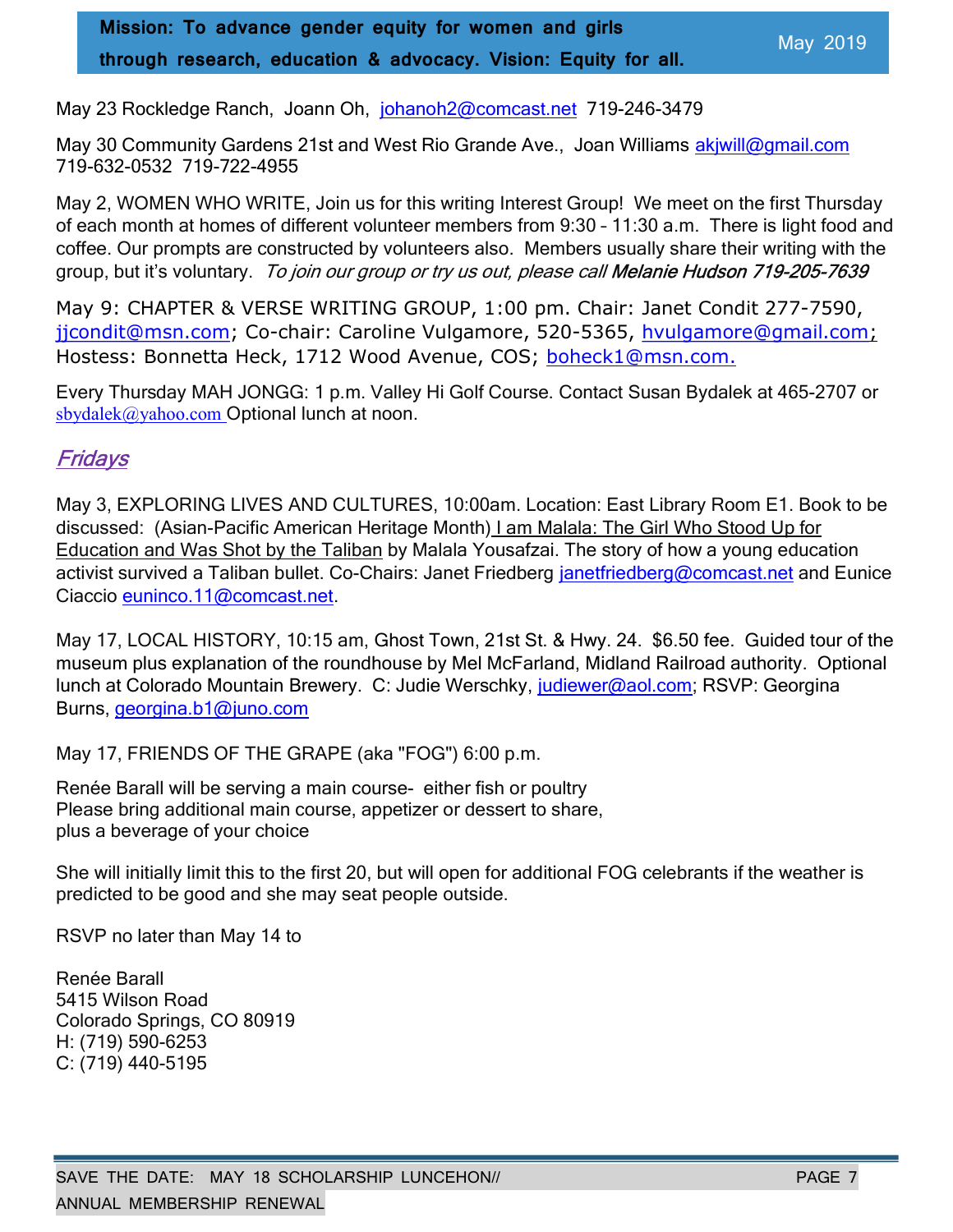### Colorado College Annual History Day

On February 23rd, 2019, our local AAUW branch participated in the annual History Day at Colorado College. We awarded two \$25-dollar awards to junior-level exhibits that displayed a high quality of research and presentation. The awards are presented to students whose history projects are relevant to AAUW's mission to promote equity and education for women and girls.

The award for a group project was presented to Morgan Sanders, Juliette Collins, and Lacie Wright. Their exhibit discussed the impact of the Salem Witch Trials on women in the late 1600s. The winner in the individual category was Abby Cvar, whose history project demonstrated the achievements of Harriet Tubman, who rescued slaves during the civil war and later worked to promote women's suffrage. All of this year's winners of the AAUW awards are students at Janitell Junior High School. (Submitted by Jan Condit)

| <b>Welcome New Members!</b><br>Please extend a hearty welcome to: |                         |                  |                               |
|-------------------------------------------------------------------|-------------------------|------------------|-------------------------------|
|                                                                   | <b>Schon Beechler</b>   | Cathy Kleinsmith | <b>Kate Hall</b>              |
|                                                                   | Maria Lopez             | Elizabeth Magoon | Nancy McCaffrey               |
|                                                                   | <b>Florence McNally</b> | Jana Murdock     | Joan Pierce                   |
|                                                                   | <b>Janet Riley</b>      | Carolyn Shaw     | <b>Vicky Taylor - McNally</b> |
|                                                                   | Karen Trujillo          | Kathleen Hartman | Patricia McKay                |
|                                                                   | <b>Wendy Gray</b>       |                  |                               |
| <b>Melanie Hudson</b>                                             |                         |                  |                               |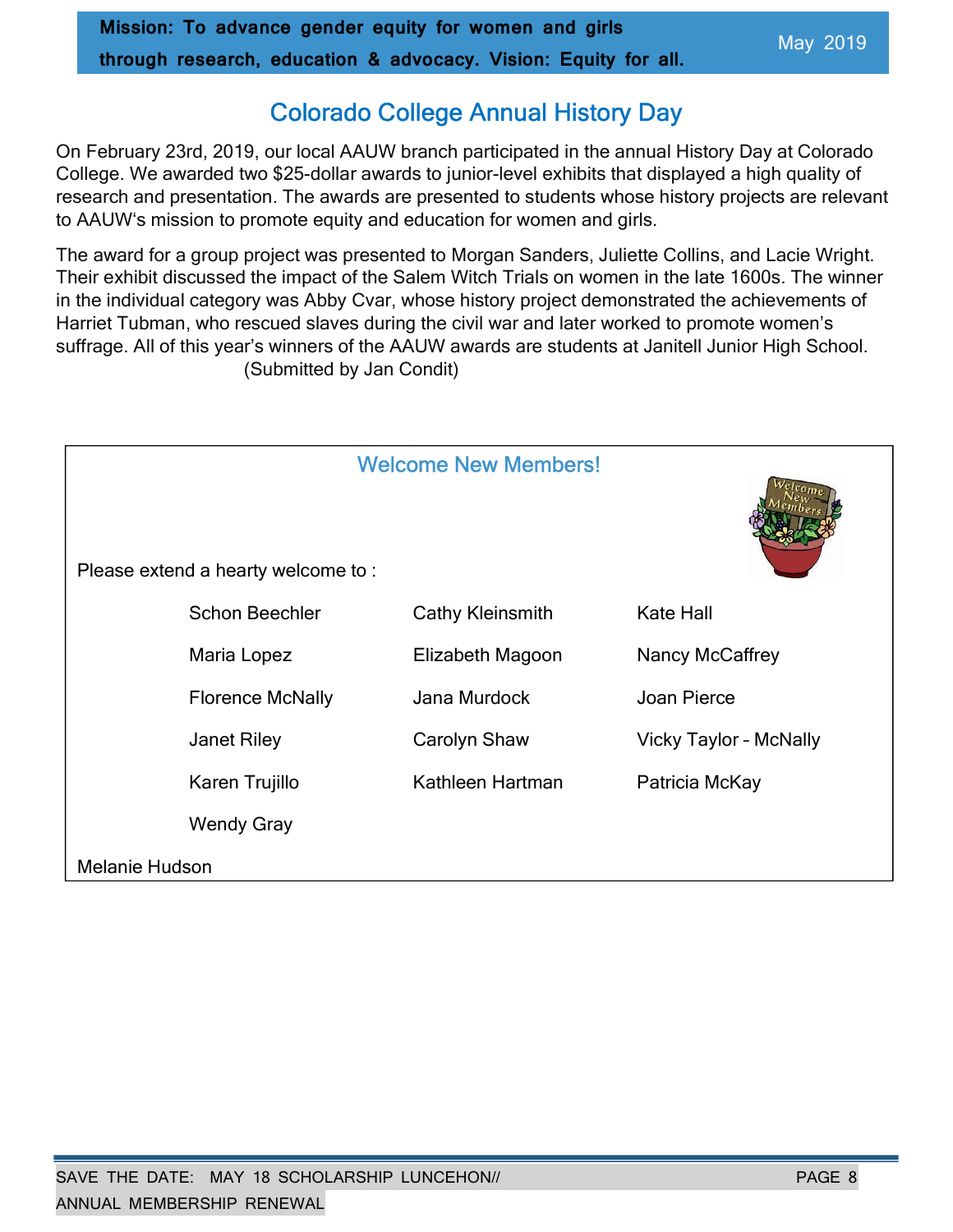

## ANNUAL SCHOLARSHIP LUNCHEON

### Saturday, May 18, 2019

Time: 11:00 am – 1:30 pm

 Place: Patty Jewett Golf Clubhouse 900 East Espanola Street 80907 Menu: Southern Comfort Price: \$26.00 RSVP: by May 11 Pay: make checks payable to Colorado Springs AAUW and mail to: Jeanne Marsh 850 Timber Valley Road

Colorado Springs CO 80919

Come meet our newest scholars and hear about their remarkable lives. This will also be the day to vote for the new officers and executive board, as well as a chance to meet and greet one another – some quality time to celebrate "us" !

NOTE: This year it will be possible for you to renew your membership when you pick up your name tag for the program – you can use your credit card or write us a check !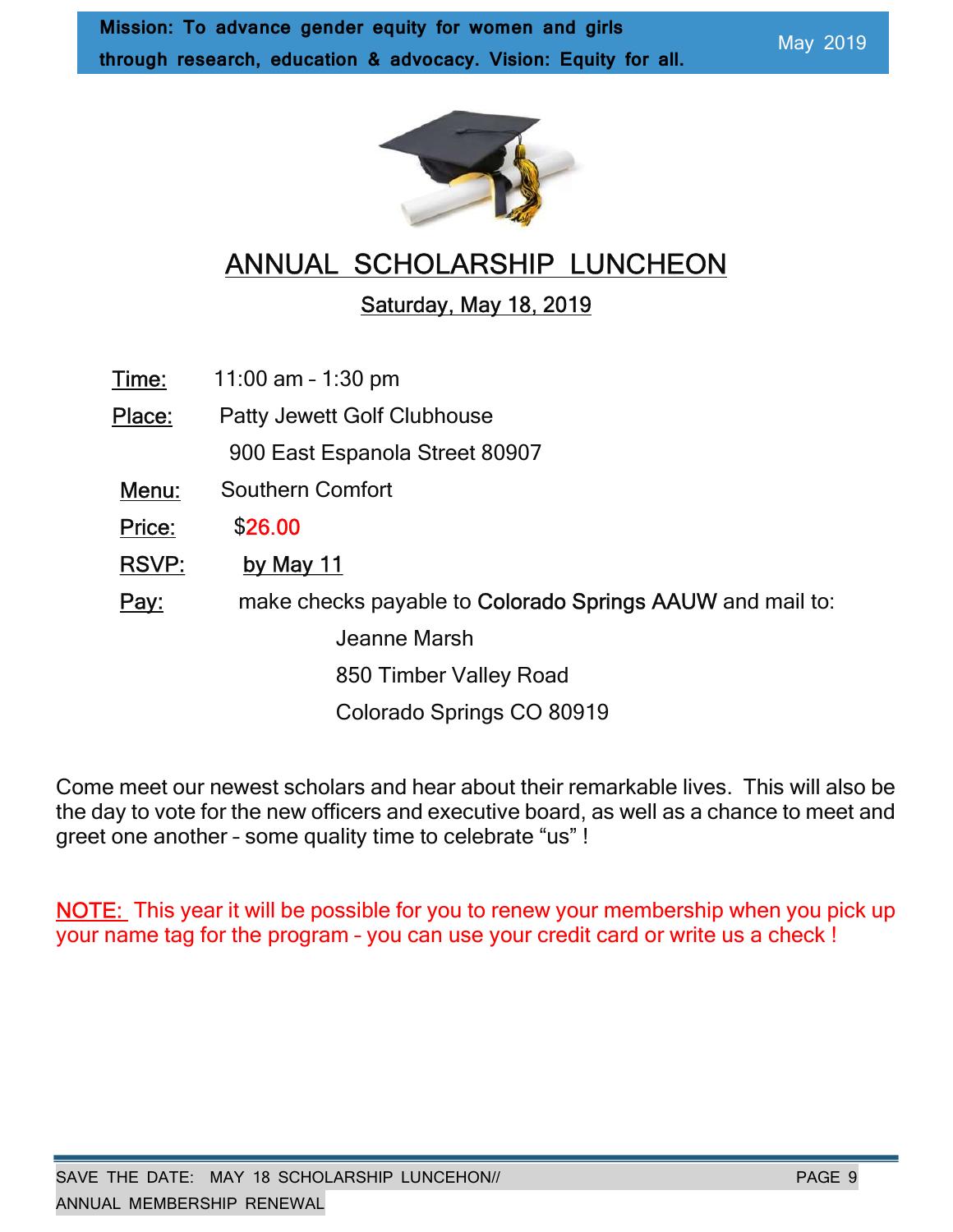# Colorado Springs AAUW holds History of Jazz class

- By: William J. Dagendesh
- Feb 27, 2019



At left, Phil Erklen, founder/chief executive officer of the International Music/CCC Music Company, presented pianist and music instructor Abe Minzer with books authored and signed by jazz expert Edward A. Berlin. Photo by William J. Dagendesh

Music instructor Abe Minzer spoke to members of the Colorado Springs American Association of University Women during their recent History of Jazz class.

Elizabeth Leslie loves everything about jazz.

Whether working in a jazz-themed bar, attending concerts or visiting with musicians, Leslie can't get enough of jazz and will go to great lengths to learn all she can about the medium, she said.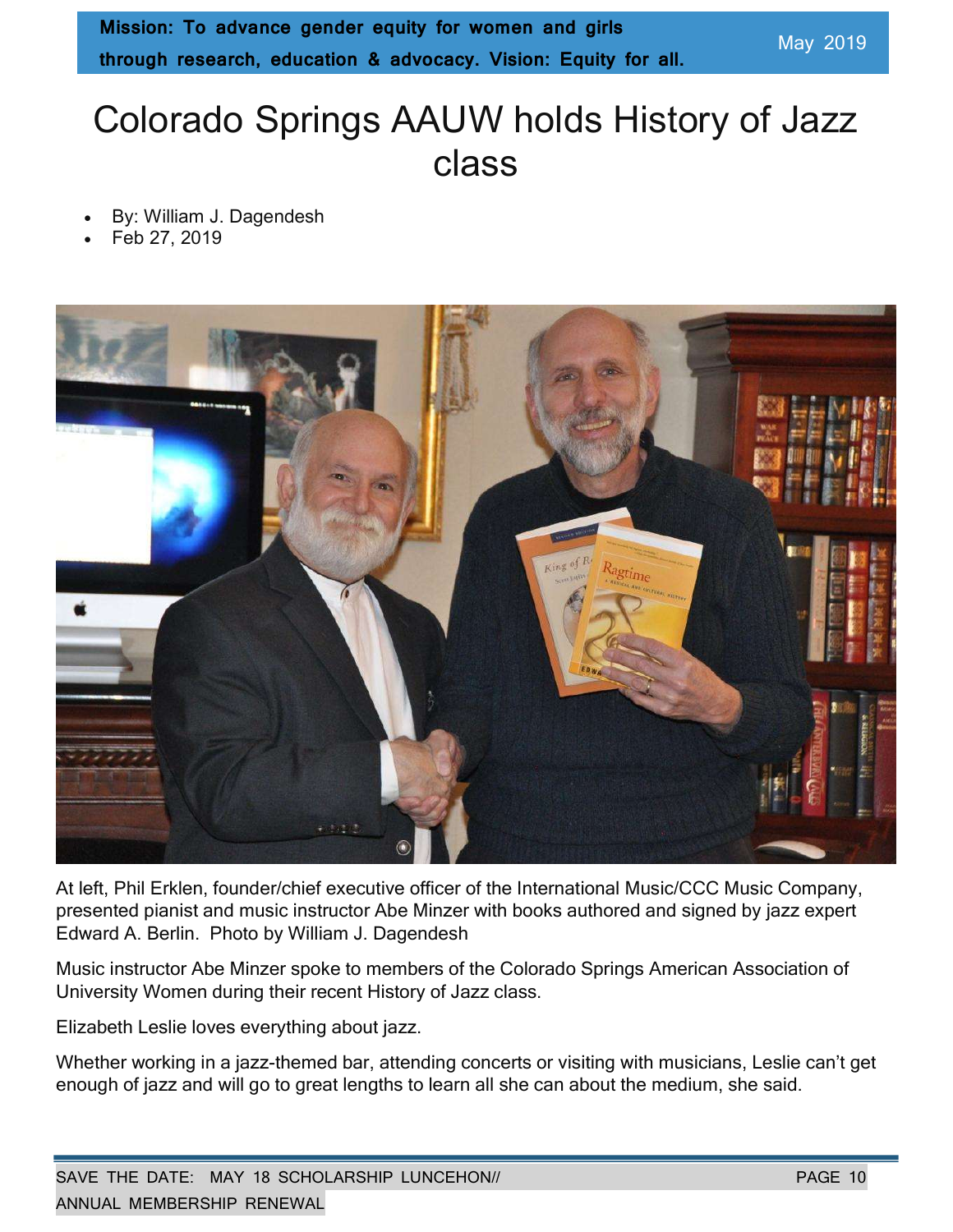"This class is a great opportunity to learn all I can about jazz. I hope to one day hear jazz artists perform at New Orleans' annual Mardi Gras festival," Leslie said.

Held Jan. 12 at the International Music Syndicate, the Colorado Springs American Association of University Women-sponsored History of Jazz class touched on the history and evolution of this popular art form. About 15 AAUW members attended the 1-hour class taught by renowned classicallytrained pianist and music instructor Abe Minzer.

Always looking to expand the organization's cultural interest groups, CS AAUW President-elect Kathryn Olson recommended adopting a music education format for members.

"I grew up in a musical family so music is important in my life. Now, I wanted a musical focus for members," Olson said. "We want to keep growing (and) I hope to expand the awareness of CS AAUW in the community."

Olson searched their organization's directory for possible teacher candidates only to discover CS AAUW didn't have a music theory or performance member. That's when Olson, who had attended Minzer's Classically Alive Salon Series concerts, asked the maestro to meet with AAUW members.

"After explaining what CS AAUW was all about, I invited him to teach a class and he suggested a class on jazz," Olson said.

Following welcome remarks Phil Erklen, founder/chief executive officer of the International Music/CCC (Contemporary Composers Circle) Music Company presented Minzer with two books authored and signed by ragtime/jazz expert Edward A. Berlin.

The books, "Ragtime – a musical and cultural history," and "King of Ragtime – Scott Joplin and his era" delve into the history of jazz.

"I know Ed (Berlin) and have known Abe for 20 years. I thought these books would be appropriate because Abe is always doing wonderful things for music," Erklen said.

Following Erklen's remarks, Minzer talked about jazz beginnings, evolution and rhythm. He discussed harmonic, modal and soloist improvisation, and melodic paraphrase, the latter paraphrasing or embellishing a melody while keeping the melody recognizable. He also discussed how jazz bands vary in member quantity and the style of jazz it plays.

AAUW members were surprised to learn that Minzer plays concerts nationwide, teaches piano, music history and music theory at University of Colorado Colorado Springs. He is Piano Department head at Pikes Peak Community College, and created the nonprofit Shine Nation to fund musical theatre productions in Harrison School District.

The Classically Alive concert series features diverse monthly house concerts designed to provide an opportunity for guests to socialize and mingle with musicians. Since its inception in 2006, Classically Alive has presented more than 160 concerts offering an eclectic collection of classical, contemporary, jazz, popular styles and world music.

Minzer holds a master's degree in piano performance from Peabody Conservatory and a doctorate in music at West Virginia University. "My older brother is a jazz pianist whereas I am a classicallytrained pianist. I love to teach music and am delighted to be here today," Minzer said.